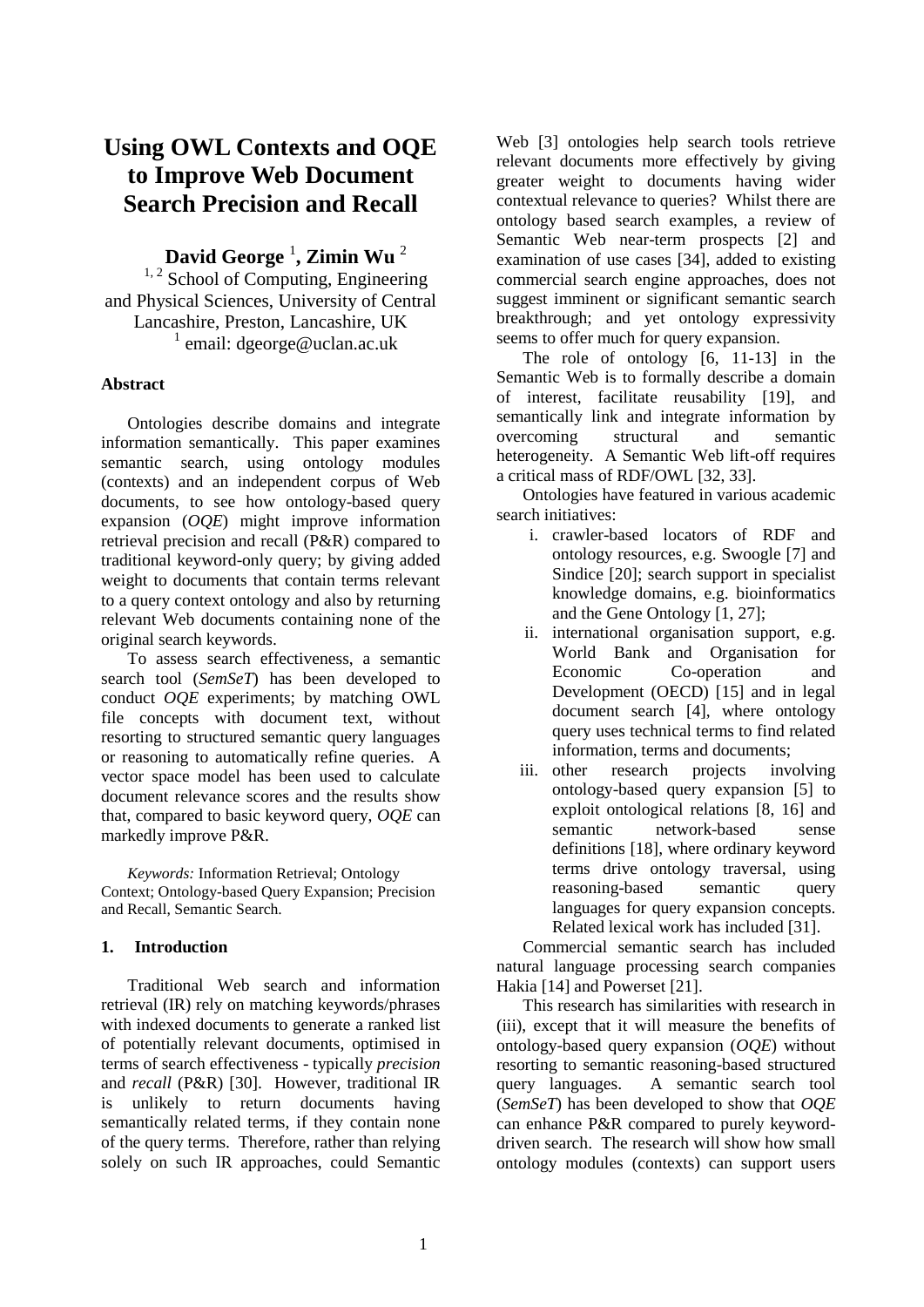and *OQE* and can return relevant Web documents containing none of the user's original search terms, e.g. if query terms *Europe* and *transport company* were matched only in an ontology, SemSeT could search for semantically related concepts via the class hierarchy from *TransportCompany* to find *North\_West\_Trains* and from *Europe* via classes and relations to find *Manchester* and *England* - as in Fig. 1.



**Fig. 1.** SemSeT *OQE* finds a related document.

#### *1.1. Research Objectives and Tasks*

The primary objective was to develop SemSeT, using a classic document relevance algorithm and generating P&R measures, to compare *OQE* search effectiveness against keyword-only search. A query tool for both keyword and *OQE* was necessary because ontologies would be incorporated within a query process and meaningful document relevance comparisons with a search engine would be difficult given the effect of page indexing and relevance algorithms, e.g., the PageRank link analysis [10]. A further objective was to develop small self-standing ontology modules for use in both *OQE* and the user's selection of a query relevant ontology context and terms. The tool also required ontology traversal algorithms and concept weightings to reflect semantic distance between base query terms and *OQE* terms.

## *1.2. IR and Document Relevance Ranking*

IR techniques present results ranked by order of relevance using various algorithms, e.g., the Vector Space Model (VSM) [24], an algebraic model for representing a document's collection of terms (vector) as a scalar value to reflect similarity to a query vector, and Probabilistic Models [26], where similarities are calculated by probabilistic inference that term distribution will be different in relevant and non-relevant documents. For this initial research, comparing the use of keywords against *OQE*, the VSM relevance measure was selected.

The VSM has been extended by a classic *tfidf* measure [25] for term-weighting, where a term's importance is increased by its frequency in the document but is reduced by the frequency of the term in the document corpus. To rank a document's relevance, the *tf-idf* measure calculates the sum of a document's term weights: where *tf* represents the frequency *F* of any term *t* in document  $d$  (i.e.,  $F_{td}$ ) and  $idf$  is the inverse document frequency calculated by the *log* of the number of documents *D* in a corpus, divided by the number of documents *n* containing term *t*. A *term* weight vector  $W_{td}$ , e.g. for term  $t_i$  is then:

$$
W_{id} = \sum_{t_i \in d, d \in D} F_{t_i d} * \ln \left( \frac{D}{n_{t_i}} \right)
$$

To minimise exaggerated weightings when documents contain excessively repeated terms, the frequency *Ftd* for each term can be normalised by dividing it by the highest term frequency  $\max F_{td}$  found in the document:

$$
W_{id} = \sum_{t_i \in d, d \in D} \left( \frac{F_{t_i d}}{\max F_{id}} \right) * \ln \left( \frac{D}{n_{t_i}} \right)
$$

The document weight vector  $(W_d)$  is then the sum of all matched term weights:

$$
W_d = \sum_{t_i, \dots, t_n \in d} [W_{t_i, d}, \dots, W_{t_n, d}]
$$

The *tf-idf* result is a weighted statistical measure of a term's importance to a document and can be used in P&R measures to determine search effectiveness.

#### *1.3. Search Effectiveness*

The IR community has traditionally evaluated search effectiveness using the setbased P&R measures [30]:

$$
P = \frac{|\text{ relevant documents} \cap \text{ documents retrieved}|}{|\text{ documents retrieved}|}
$$

$$
R = \frac{|relevant~ documents~|~ documents~ retrieved~|}{|relevant~ documents~|}
$$

*P* represents the number of relevant documents in a returned set and *R* is the number of relevant documents returned from a relevant set.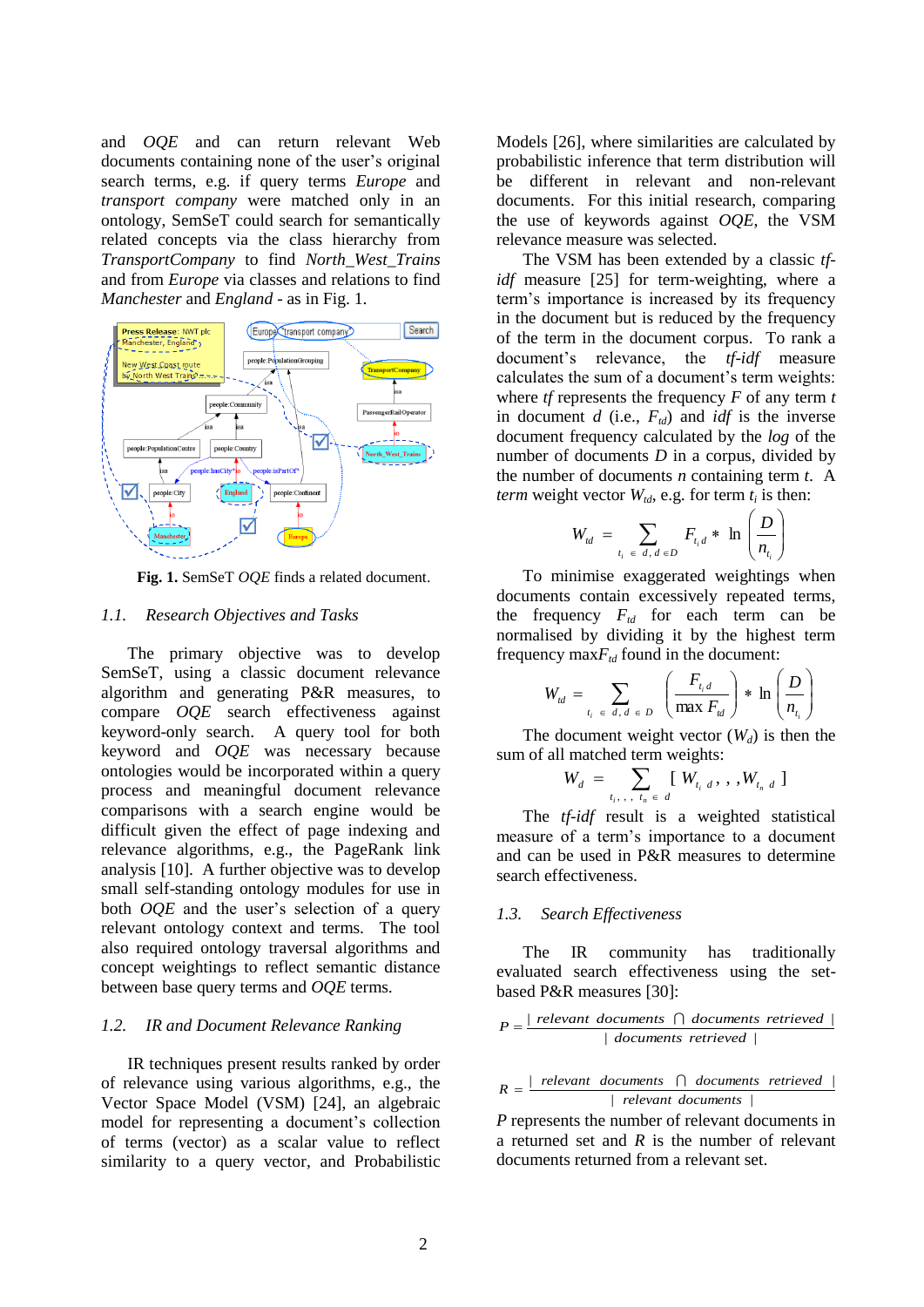#### *1.4. Modularisation of Ontology Concepts*

Small, self-standing ontologies can be developed by specifying concepts in an equally modular way, e.g. by adopting Rector's best practice approach [22]. Rector advocates that self-standing *primitives*, *roles* and *relations* are combined in asserted conditions to form more complex *defined* classes, to avoid the often hidden, inexplicit meaning in a concept's name.

Given the use of search keywords, primitive (stand-alone/atomic) classes would seem consistent with the notion of such query terms and with *OQE* and document text matching.

## *1.5. Organisation of the paper*

The paper is organised as follows: section 2 discusses the SemSeT process and methods, search topic ontology contexts, and queries for P&R comparisons; section 3 provides pseudo code for algorithms considered in section 2, i.e. ontology traversal for *OQE*; section 4 presents *OQE* results and discusses their significance; section 5 presents conclusions.

### **2. Experiment Design and Development**

This section considers the design and development of SemSeT for IR experiments made on the independent TREC WT2g [29] ¼ million Web document corpus; which has known relevance outcomes. SemSeT uses various ontology traversal algorithms to identify query term matching/related *OQE* terms and calculates P&R measures from document relevance scores generated by a modified *tf-idf* algorithm. The OWL ontology representation language [32] was used to specify ontology contexts.

## *2.1. The SemSeT Interface*

SemSeT is a prototype *keyword* and *ontology*-based search tool developed with the Jena Ontology API [17]. It offers a controlled environment for testing OWL query algorithms and ranking documents for P&R comparisons. The interface (Fig. 2.) has three components:

- query setup in panel [i];
- query mode, query term selection and VSM *tf-idf* scoring feedback in [ii];
- ranked document results output in [iii].



**Fig. 2.** SemSeT's interface.

Query setup [i] requires a search mode, i.e. keyword or ontology context, and up to 4 query terms. Input boxes use an adaptive text process, e.g. entering "t" reduces an ontology context list to tourism and travel and "tr" selects travel. The system then displays all travel classes in [ii] and adaptive text is used to find *OQE* query terms. If a matching ontology term is not found, the user's input is accepted. Given a base term set, e.g. Hovercraft, Sea Travel, Ship and Transport, the base terms plus sub, super or equivalent class *OQE* set is generated in [ii], as shown in Fig. 3.

| SemSeT rev. 2009.5.18                    | [1] TgtC: Transport                       |  |
|------------------------------------------|-------------------------------------------|--|
| v                                        | [2] EavC: Convevance<br>[3] subC: Vehicle |  |
| Function:<br>Sem Search                  | [4] subC: Locomotive                      |  |
| v<br>$-00-$<br>Proxy:                    | [5] subC: Motor Vehicle                   |  |
|                                          | [6] subC: Craft                           |  |
| $\checkmark$<br>Port:<br>1080            | [7] subC: Vessel                          |  |
|                                          | [8] subC: Yacht                           |  |
| URL Redirect                             | [9] subC: Ship                            |  |
|                                          | [10] subC: Boat                           |  |
| Locn: FV<br>$\checkmark$                 | [11] subC: Hovercraft                     |  |
|                                          |                                           |  |
| Key <b>III</b><br>Keyword or OQE search: | [12] subC: Spacecraft                     |  |
|                                          | [13] subC: Aircraft                       |  |
| travel                                   | [14] subC: Bicycle                        |  |
|                                          | [15] TgtC: Ship                           |  |
| Match Query Term<br>i-e :: m             | [16] supC: Vessel                         |  |
| <b>घ ⊓</b><br>Hovercraft                 | [17] supC: Craft                          |  |
|                                          | [18] supC: Vehicle                        |  |
| ◘■<br><b>Sea Travel</b>                  | [19] supC: Convevance                     |  |
|                                          | [20] supEquivC: Transport                 |  |
| <b>च ⊓</b><br>Ship                       | [21] TotC: Sea Travel                     |  |
|                                          | [22] supC: Mode of Travel                 |  |
| <b>⊽ ⊓</b><br><b>Transport</b>           | [23] TotC: Hovercraft                     |  |
| Ontology Query Expansion (OQE)           | [24] supC: Craft                          |  |
| suB <sub>N</sub><br>suP <sub>M</sub>     | [25] supC: Vehicle                        |  |
| rel                                      | [26] supC: Conveyance                     |  |
| 30<br>AC <sub>D</sub><br>Show HITS       | [27] supEquivC: Transport                 |  |
|                                          |                                           |  |

**Fig. 3.** Base query terms *OQE* set.

Various *OQE* options can be chosen, e.g. *sub* and *super* class or *sub* and *super* and *relation* class *OQE*. Document hits and rankings are output in [ii] and [iii], as shown in Fig. 2 above.

#### *2.2. Search Process and Methods*

The SemSeT process, see Fig. 4, involves keyword /context selection (A), keyword entry (B), ontology traversal, term weighting and query term set generation (C), document text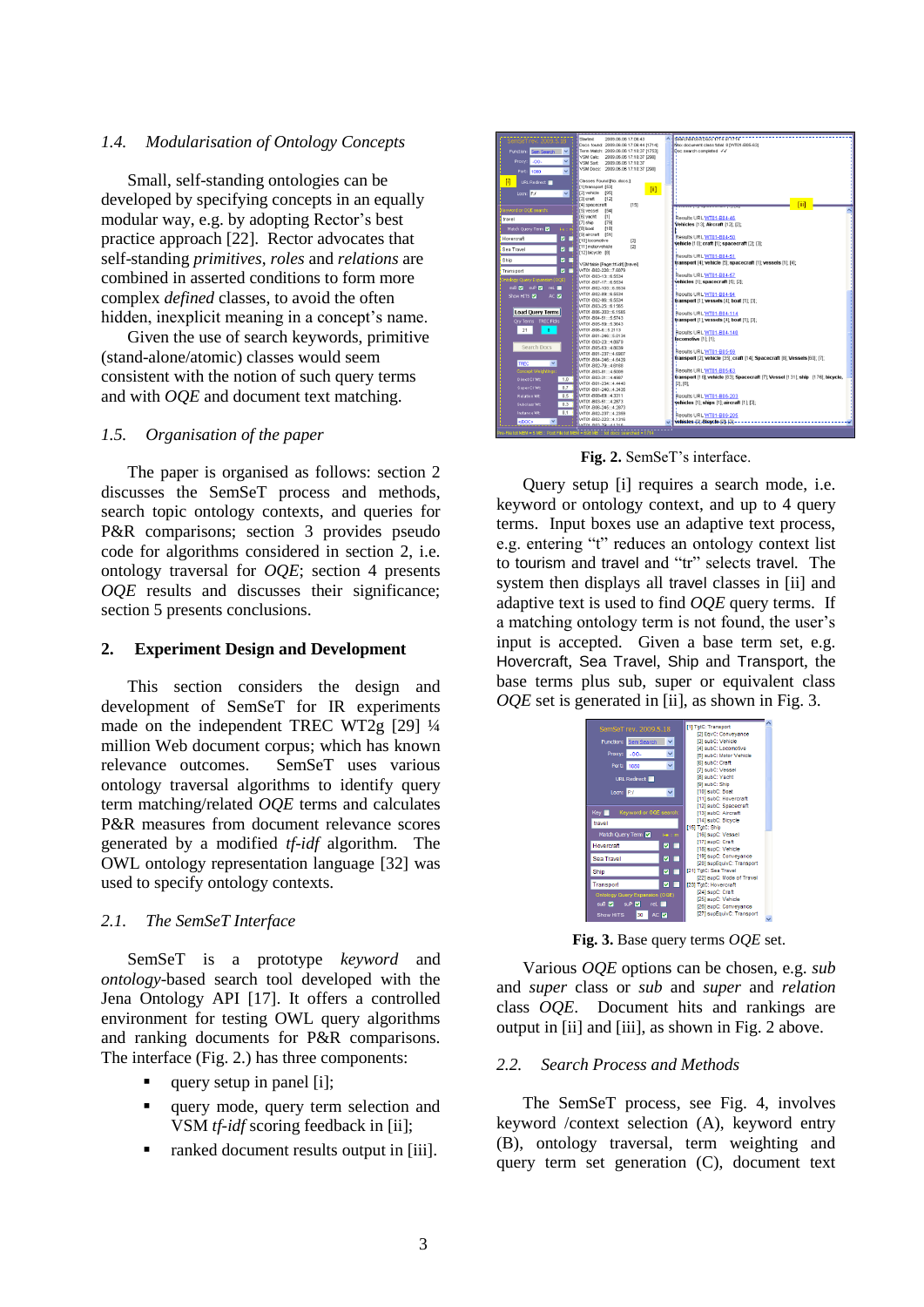analysis using pattern matching and a regular expression (D), term weight allocation, VSM *tfidf* document relevance algorithm for P&R (E). The process only differs in query term set generation stage (C), based on the search mode required.



**Fig. 4.** Schematic of SemSeT process.

#### *2.2.1. Term Pattern Matching and Validation*

Query testing was conducted on a small TREC document set so that text pattern matches could be validated. The *regular expression* was refined until reliable query term matches and term counts were returned, e.g. ensuring ship, ships, ship's or –ship, are counted as one term.

#### *2.2.2. Ontology Traversal for OQE*

The *OQE* process creates a query term set for each matched query term, by traversing the ontology and adding sub, super, equivalent and relation classes to the set, subject to the *OQE* option required, i.e. the query term plus related sub and super classes (*S+S OQE*); or *S+S OQE* plus relation classes (*S+S+R OQE*), as in 2.2.3; or *all* ontology classes (*All OQE*).

#### *2.2.3. Class and Relationship Weighting*

A weight can be applied to a query expansion concept based on its semantic distance from a query term [5, 8, 9, 23, 28].

As the weighting issue was unclear during early experimentation, it was decided to initially test SemSeT's ranking algorithm using weights similar to [8]. Fig. 5 shows how weight  $O_w$ might reflect an ontology concept's hierarchy position for *OQE*, e.g. the concept Ship is a super class of keyword matching class CargoShip and could rank lower (0.7) than the direct match CargoShip (1.0) but higher than CargoShip's sub class Tanker (0.3). The rationale was that a super class could be weighted above a sub class as a CargoShip is always a Ship but not necessarily a Tanker.



**Fig. 5.** Semantic distance weights.

Other weightings can apply, e.g. *relation* class CargoTerminal has no inheritance relationship with CargoShip but does have an asserted condition *relation* CargoShip *unloadsAt* CargoTerminal; it was weighted at 0.5 and individual Tanker\_TorreyCanyon weighted 0.1.

The document weight  $W^{\dagger}_{d}$  is then modified by multiplying  $O_w$  with term weight vector  $F_{td}$ :

$$
W_{td} = ((F_{td} * O_w) / maxF_{td}) * ln(D / n_t)
$$

Different weightings were tested after the main query experimentation and their P&R impact is discussed in the results section.

#### *2.3. Ontology Contexts Developed for OQE*

The ontology context and *OQE* experiments were based on the *narrative* given for selected TREC query topics: TREC 401 "Foreign minorities, Germany" (T401) and TREC 416 "Three Gorges Project" (T416); otherwise, ontologies were specified independently, i.e. without examining the TREC corpus.

#### *2.3.1. T401 "Foreign minorities, Germany"*

The query description for T401 was "What language and cultural differences impede the integration of foreign minorities in Germany?" The Border Agency site and glossary of terms, http://www.bia.homeoffice.gov.uk/, were used to identify *immigration* concepts and an ontology extract is shown in Fig. 6; it has a fairly shallow class hierarchy supporting 41 query terms, which limits *S+S OQE* potential.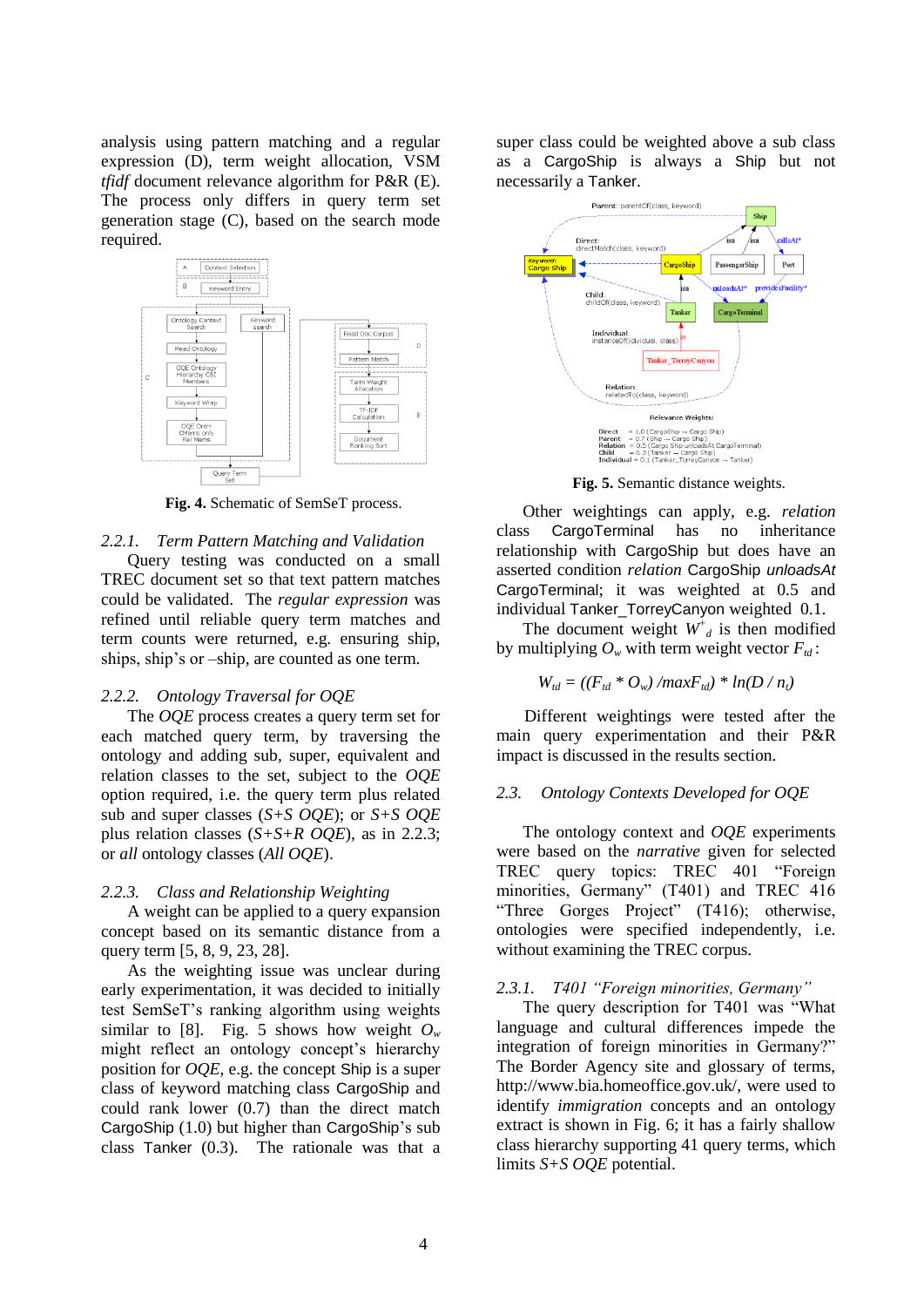

**Fig. 6.** T401 Immigration ontology.

## *2.3.2. T416 "Three Gorges Project"*

The query description for T416 was "What is the status of The Three Gorges Project?" Primary information sources for a *hydro-electric* ontology, see extract in Fig. 7, were the British Dam Society http://www.britishdams.org/ and Wikipedia's Three Gorges Dam content http://en.wikipedia.org/wiki/Three\_Gorges\_Dam.



**Fig. 7.** T416 Hydro-electric ontology.

As the ontology supports 58 query terms in an equally shallow hierarchy, *relation* classes were specified using asserted conditions, see Fig. 8, for *S+S+R OQE* query mode (2.2.2, 2.2.3).



**Fig. 8.** Hydro-electric class relations.

## *2.3.3. Query Matrix and P&R Comparisons*

Both T401 and T416 keyword (*K*) to *OQE* comparisons use a matrix of 10 query sets, providing a spread of ontology classes to satisfy the TREC topic query guidelines. The data from 50 queries allowed P&R graph comparisons to be made by plotting cumulative document precision at 10% recall intervals.

T401's matrix used every ontology term (41), as only limited *S+S OQE* was possible. Query sets 1-6 compared *K* against *All OQE* and sets 7- 10 compared *K* against *S+S OQE*.

To examine T416's *S+S OQE* limitations, approximately 40 ontology terms were used in two *OQE* approaches; by comparing *K* against *S+S OQE* and then against *S+S+R OQE*.

## **3. Ontology Traversal Algorithms**

Simplified algorithms are shown for *class hierarchy* and *relation class OQE*. The appendix has more complete Jena API-based versions.

## *3.1. OQE Algorithm – Class Hierarchy*

Super class *OQE* adds direct super class line classes, i.e. it excludes sub class branches.

```
for each ontology class c {
 if c subclass csub or c superclass c
sup OQE required {
   for each keyword {
     if c equals keyword {
 if c
sup required {do c
supProc. }
      if csub required {do csubProc and do csubindividualProc. }
      do cProc. }
     if cProc { 
      add c to OQE array.
 for c list equivalent classes c
eq {
 add c
eq to OQE array. } }
```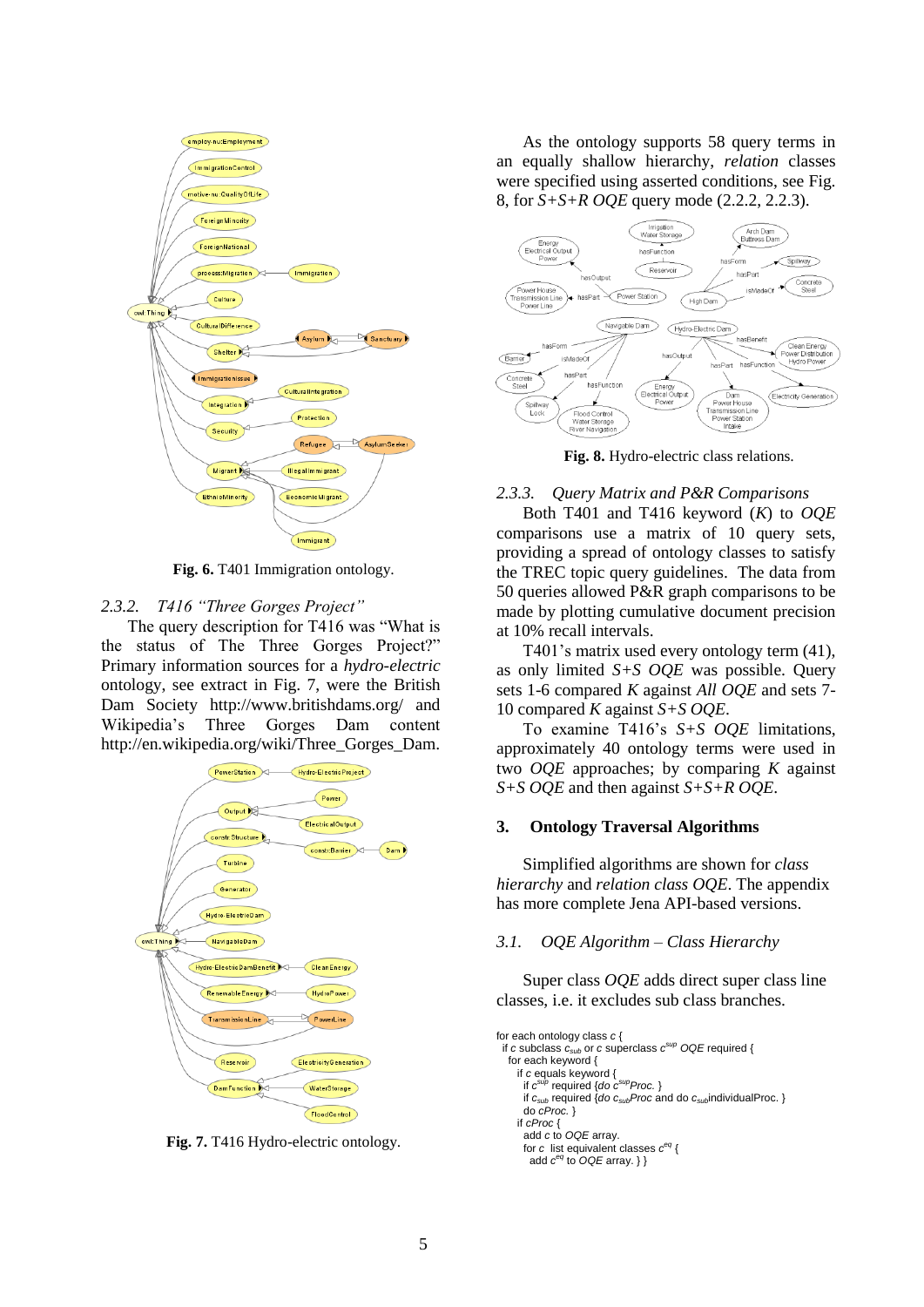

#### *3.2. OQE Algorithm – Relation Classes*

Relation classes are only generated for classes found by the *class hierarchy* algorithm.

```
for each ontology class c {
  for each OQE array term where c equals OQE array term { 
for each c anonymous c^{sup} list object property values p^V {
 if p
v NOT (null OR Resource OR Restriction OR Class) {
add p^v to PV array. \} } \} // relation class?
for each PV array p^{\nu} {
for every c where p^v equals c \left\{ if vector does not contain c { // relation class
     add c to vector and add c and weight to OQE array. } } }
```
#### **4. Results and Discussion**

In T401, 13,065 documents were queried to find 37 relevant documents and in T416, 160,838 docs were queried to find 10 relevant documents.

The grouped P&R results were considered by comparing P&R averages in two ways to account for queries containing skewed data:

- i. precision calculated on the average *number* of relevant documents returned at each 10% recall point;
- ii. precision based on pooling individual P&R curves, using a micro-evaluation averaging (MEA) approach [30], i.e. averaging precision *percentages*. MEA-based graphs are shown where P&R differs significantly from (i).

#### *4.1. T401 "Foreign minorities, Germany"*

The result of T401's query group Q1-6 comparisons (*K* vs. *All OQE*) is shown in Fig. 9. The *All OQE* mode resulted in significantly higher average precision performance over *K* across the 10-90% recall points. As the MEAbased P&R profile was similar it is not shown.



**Fig. 9.** T401 P&R: *K* v. *All OQE*.

The query group Q7-10 (*K* vs. *S+S OQE*) results show little difference between the *K* and *S+S OQE* profiles, see Fig. 10, with *K* precision marginally better than *S+S OQE* at 10% and 20% recall but lower at 30-80% recall.



**Fig. 10.** T401 P&R: *K* v. *S+S OQE*.

However, the group results were partly distorted because, whilst query sets Q7, 8 and 9 showed better *S+S OQE* mode precision than *K*, the results averaging was affected solely by significantly higher document numbers returned in query set Q10. Fig. 11 shows the MEA-based P&R, with Q10 units issue minimised.



**Fig. 11.** T401 MEA P&R: *K* v. *S+S OQE*.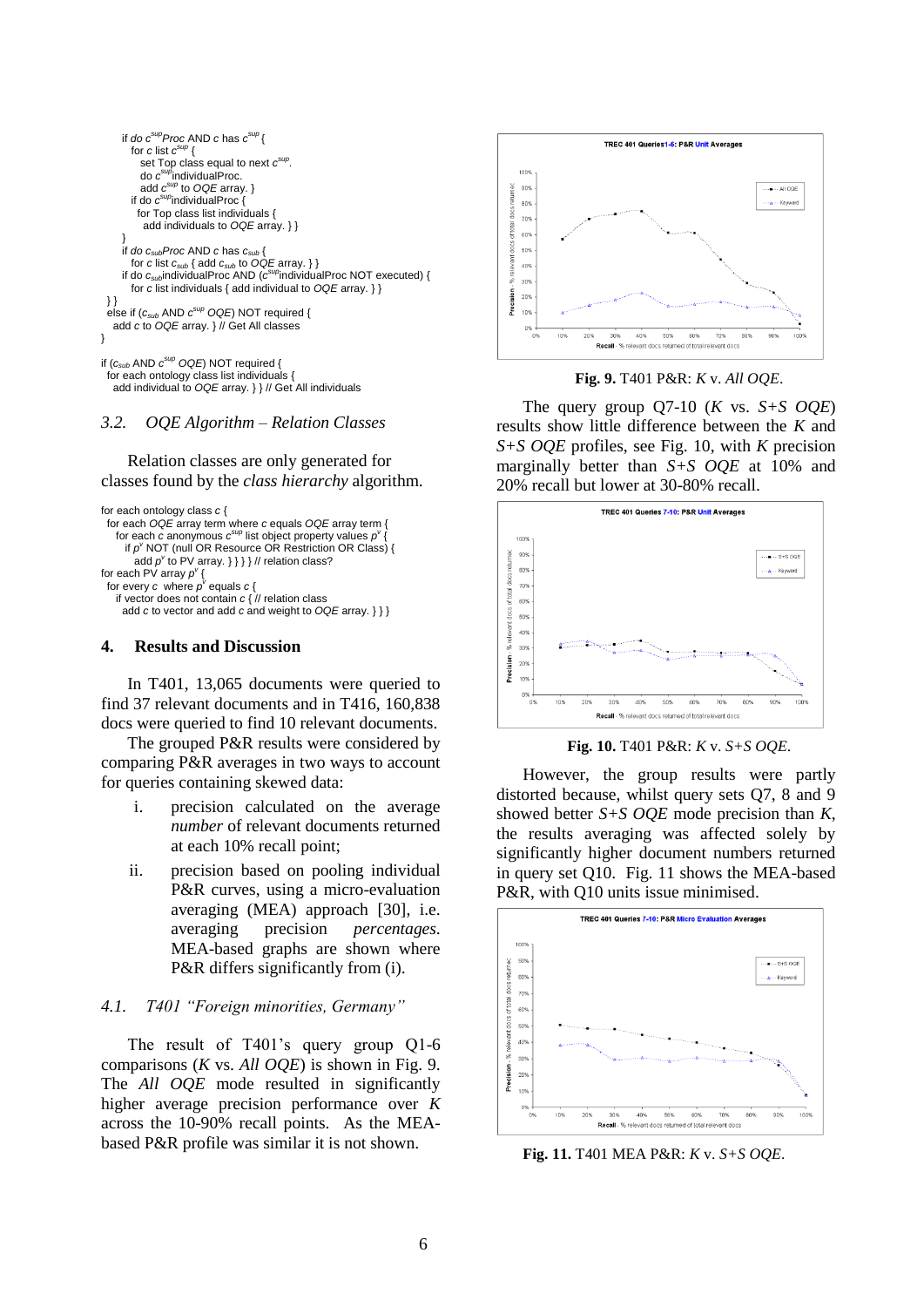The combined P&R graph for all 10 T401 query sets Q1-10, i.e. comparing *K* to *OQE* modes (*All* and *S+S OQE*) is shown in Fig. 12.



**Fig. 12.** T401 P&R: *K* v. *All/S+S OQE*.

The graph shows *OQE* produced a markedly better P&R curve than *K* between 10-90% recall. The MEA-based graph showed a raised precision (+10%) at 10-60% recall points for both *K* and *OQE* but is not shown, as the precision curve differentials were maintained at all recall points.

Recall was 100% for both *K* and *OQE*. On average *All* and *S+S OQE* generated 28 query terms, with 25 (91%) matched in document search, suggesting the ontology was very relevant. The lowest *OQE*s were for *S+S OQE*, with an average 8 terms, all matched.

#### *4.2. T416 Three Gorges Project*

The T416 P&R graphs compare combined results for all query groups Q1-10, for *K* vs. *S+S OQE* and *K* vs. *S+S+R OQE* modes - see Fig. 13.



**Fig. 13.** T416 P&R: *K v. S+S*/*S+S+R OQE*.

The MEA-based graph shows similar relative P&Rs but precision is higher (≈10%) for *K* and *S+S OQE* and even better (≈20%) for *S+S+R OQE*) between 10-60% recall - see Fig. 14.



**Fig. 14.** T416 MEA P&R: *K v. S+S/ S+S+R*.

In both graphs, *S+S OQE* showed better precision than *K* mode at 10-50% recall but *S+S+R OQE* eclipsed both. *S+S OQE* generated on average 8 query terms, with 7 (93%) matched, while *S+S+R OQE* generated 21 terms, with 19 matched (95%). On average 95% of the 10 relevant documents were found using *K* and *S+S OQE* but 100% were retrieved by *S+S+R OQE*; suggesting *S+S+R OQE* can achieve higher recall than *K* and *S+S OQE* and the small ontology was again very relevant.

#### *4.3. Comparing Query Mode P Success*

Table 1 shows T401 query mode successes, i.e. how often *K* and/or *OQE* (*All* and *S+S OQE*) modes achieved the *top* precision P, at 10, 20 and 30% recalls R. Tied results are also shown.

| `able |  |
|-------|--|
|-------|--|

| Mode               | 10% R | 20% R | 30% R | Ave. % top |
|--------------------|-------|-------|-------|------------|
| κ                  | 2     |       | 1     | 13%        |
| OQE                | 6     | 8     | 9     | 77%        |
| <b>Tied result</b> | 2     | 1     | 0     | 10%        |

*OQE* mode was on average most P effective 77% of the time and *K* mode 13% of the time. Both modes were joint top 10% of the time.

Table 2 shows the frequency of T416 *K*, *S+S* and *S+S+R OQE* query mode successes.

| r<br>т. |  |
|---------|--|
|         |  |

| Mode        | 10% R | 20% R | 30% R | Ave. % top |
|-------------|-------|-------|-------|------------|
| κ           | 0     | 0     | 0     | 0%         |
| $S + S$     | 1     | 1     | 1     | 10%        |
| $S+S+R$     | 7     | 7     | 6     | 67%        |
| Tied result | 2     | 2     | 3     | 23%        |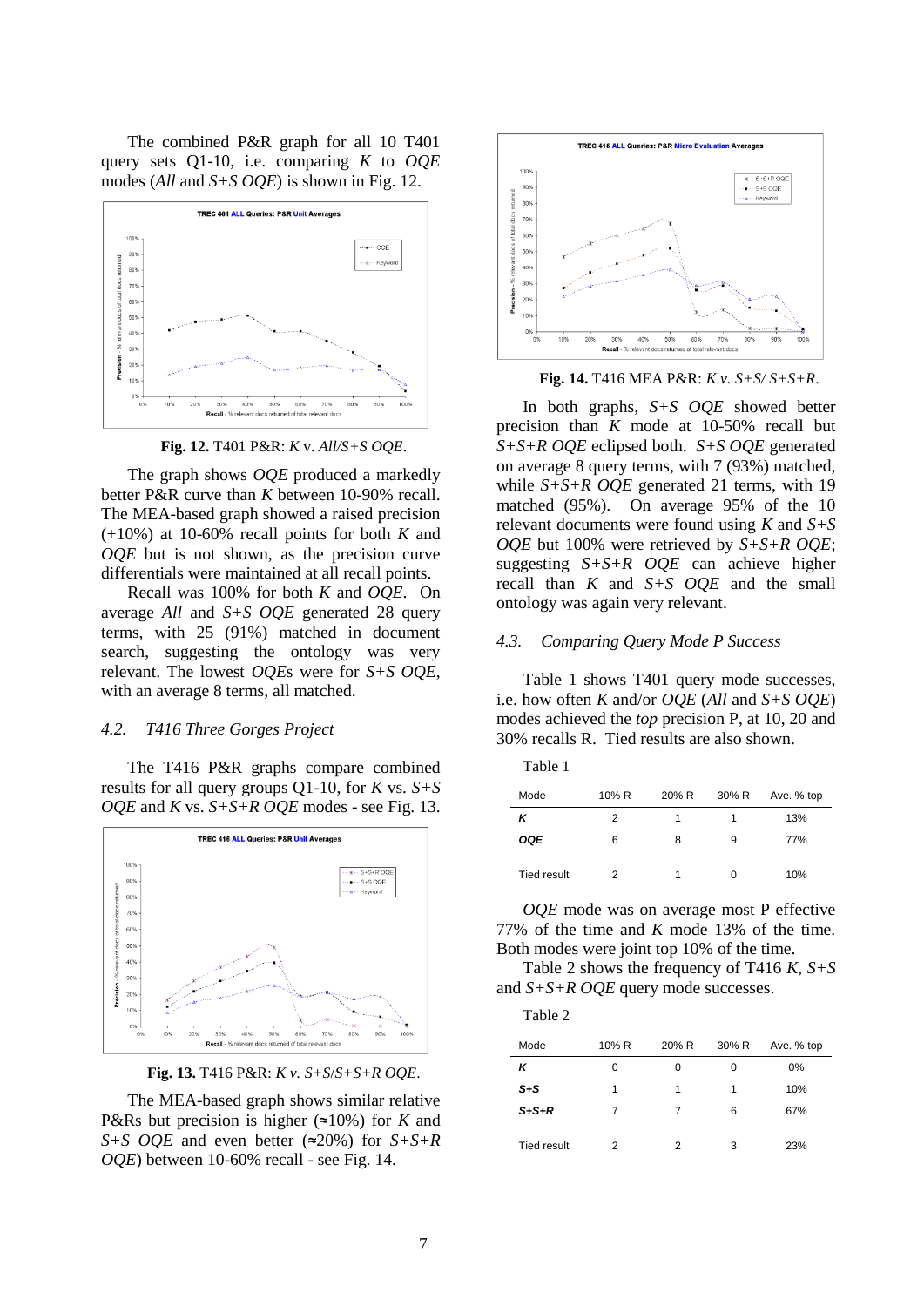*S+S+R* mode had the best average top P result (67%) over  $S+S$  (10%) and *K* (0%) but there was a higher level of tied P scores (23%).

#### *4.4. Revised Concept Relevance Weights*

Relevance weightings were modified for some later test queries: weights were *removed* by applying a standard weight of 1.0 rate to all concepts, and super class (0.7) and sub class (0.3) weights were reversed to 0.3 and 0.7 respectively – see P&Rs in Fig. 15.



**Fig. 15.** P&R results of revised weightings.

The original section 2.2.3 weightings proved to be least favourable. Reverse weightings were slightly better but "removal" (applying 1.0 for all) produced the best result.

#### **5. Concluding Remarks**

The experiments have shown that overall, without resorting to semantic reasoning-based structured query languages, *OQE* can improve P in the 10-50% recall range. The Fig. 15 weight change results suggest that the original T401 and T416 *OQE* results could have been even more favourable. However, as some *K* queries gave better results, it seems that *K* and *OQE* modes can provide complimentary search options.

Small ontology contexts with flat hierarchies can restrict basic *S+S OQE* and require greater expressivity, e.g. for relation classes; however, small and specialised contexts may help to limit superfluous OQE, which could be problematic with a larger, generalised ontology.

Further work will refine the algorithms and could include extending keyword query term input by using text analysis to reduce a natural language sentence (long tail) query into keyword (short tail) sets for *OQE*.

### **Acknowledgements**

Thanks to Peter Gray for his helpful comments on improving this work.

#### **References**

- [1] M. Ashburner, C. A. Ball, J. A. Blake, D. Botstein, H. Butler, J. M. Cherry, A. P. Davis, K. Dolinski, S. S. Dwight, J. T. Eppig, M. A. Harris, D. P. Hill, L. Issel-Tarver, A. Kasarskis, S. Lewis, J. C. Matese, J. E. Richardson, M. Ringwald, G. M. Rubin and G. Sherlock, Gene Ontology: tool for the unification of biology, Nature Genetics 25 (1) (2000) 25-29.
- [2] V. R. Benjamins, J. Davies, R. Baeza-Yates, P. Mika, H. Zaragoza, M. Greaves, J. M. Gómez-Pérez, J. Contreras, J. Domingue and D. Fensel, Near-Term Prospects for Semantic Technologies, IEEE Intelligent Systems 23 (1) (2008) 76-88.
- [3] T. Berners-Lee, J. Hendler and O. Lassila, The Semantic Web, Scientific American 284 (5) (2001) 34-43.
- [4] D. Berrueta, J. E. Labra and L. Polo, Searching over Public Administration Legal Documents Using Ontologies, in: Proceedings of Seventh Joint Conference on Knowledge-Based Software Engineering, 2006, pp. 167-175.
- [5] J. Bhogal, A. MacFarlane and P. Smith, A review of ontology based query expansion, Information Processing and Management 43 (4) (2007) 866- 886.
- [6] W. N. Borst, Construction of Engineering Ontologies for Knowledge Sharing and Reuse, Ph.D. Thesis, SIKS - Dutch Graduate School for Information and Knowledge Systems, 1997.
- [7] L. Ding, T. Finin, A. Joshi, R. Pan, R. S. Cost, Y. Peng, P. Reddivari, V. Doshi and J. Sachs, Swoogle: A Search and Metadata Engine for the Semantic Web, in: Proceedings of ACM Thirteenth Conference on Information and Knowledge Management (CIKM04), ACM, 2004, pp. 652-659.
- [8] W.-D. Fang, L. Zhang, Y.-X. Wang and S.-B. Dong, Toward a semantic search engine based on ontologies, in: Proceedings of Fourth International Conference on Machine Learning and Cybernetics, 2005, pp. 1913-1918.
- [9] R. Gligorov, W. ten Kate, Z. Aleksovski and F. van Harmelen, Using Google distance to weight approximate ontology matches, in: Proceedings of 16th international conference on World Wide Web, 2007, pp. 767-776.
- [10]Google, Corporate Information, 2008, <http://www.google.com/corporate/tech.html> [Accessed 28 August 2008].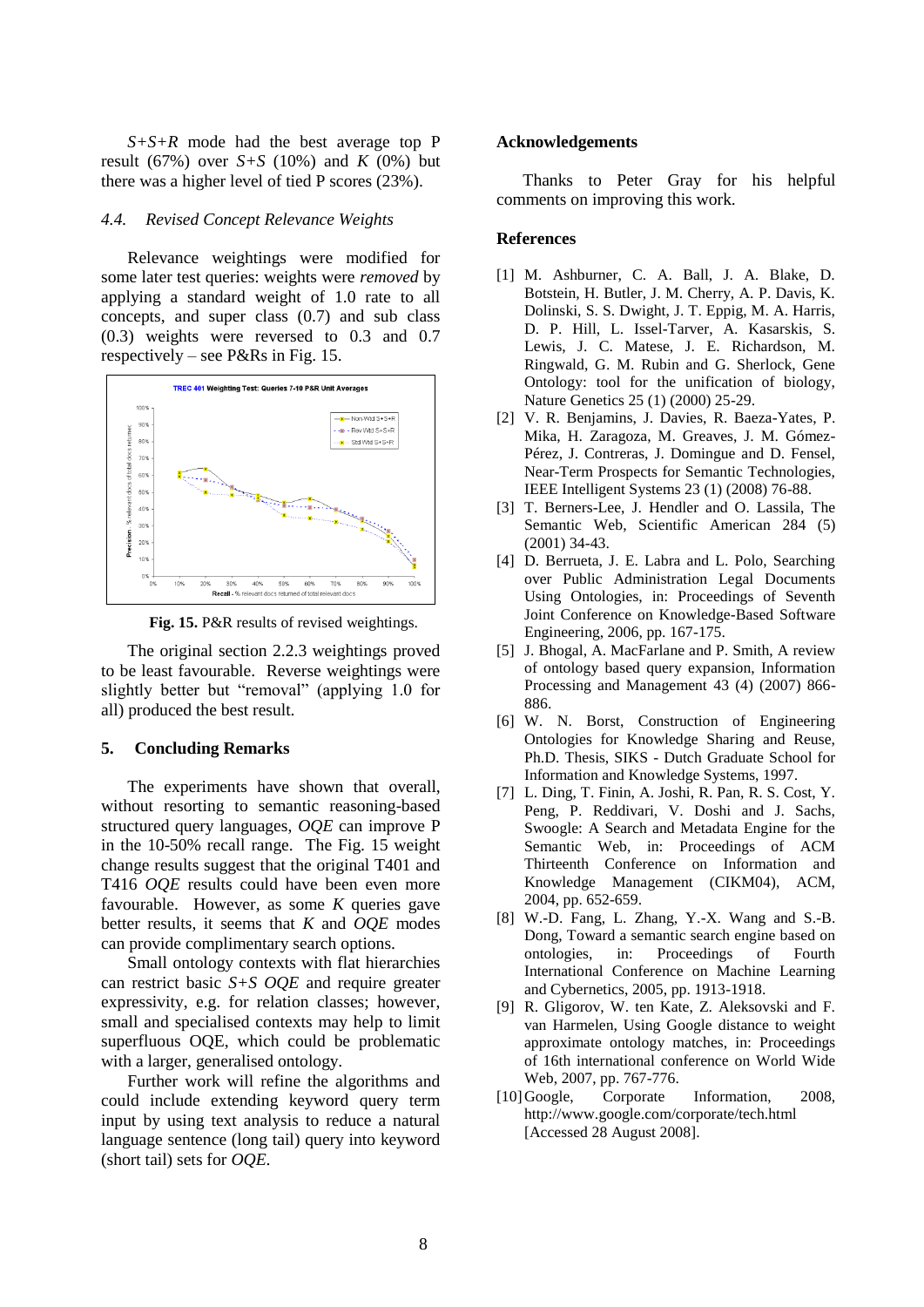- [11]T. R. Gruber, Toward principles for the design of ontologies used for knowledge sharing, International Journal of Human-Computer Studies 43 (5-6) (1995) 907-928.
- [12]T. R. Gruber, A Translation Approach to Portable Ontology Specifications, Knowledge Acquisition 5 (2) (1993) 199-220.
- [13]N. Guarino, Formal Ontology and Information Systems, in: Proceedings of 1st International Conference on Formal Ontologies in Information Systems (FOIS'98), IOS Press, 1998, pp. 3-15.
- [14]Hakia, Search Engine Beta, 2008, <http://www.hakia.com/> [Accessed 3 March 2008].
- [15]H. H. Kim, ONTOWEB: Implementing an ontology-based Web retrieval system, Journal of the American Society for Information Science and Technology 56 (11) (2005) 1167-1176.
- [16]Y. Lei, V. Uren and E. Motta, SemSearch: A Search Engine for the Semantic Web, in: Proceedings of 15th International Conference - Managing Knowledge in a World of Networks - EKAW 2006, Springer Berlin / Heidelberg, 2006, pp. 238-245.
- [17]B. McBride, Jena: A Semantic Web Toolkit, IEEE Internet Computing 6 (6) (2002) 55-59.
- [18]R. Navigli and P. Velardi, An analysis of ontology-based query expansion strategies, in: Proceedings of International Workshop on Adaptive Text Extraction and Mining at 14th European Conference on Machine Learning and 7th European Conference on Principles and Practice of Knowledge Discovery in Databases, 2003, pp. 42-49.
- [19]N. F. Noy and C. D. Hafner, The State of the Art in Ontology Design - A Survey and Comparative Review, AI Magazine 18 (3) (1997) 53-74.
- [20]E. Oren, R. Delbru, M. Catasta, R. Cyganiak, H. Stenzhorn and G. Tummarello, Sindice.com: A Document-oriented Lookup Index for Open Linked Data, 2008, <http://www.eyaloren.org/pubs/ijmso2008.pdf> [Accessed 7 October 2008].
- [21]Powerset, Powerlabs, 2008, <http://www.powerset.com/> [Accessed 7 May 2008].
- [22]A. L. Rector, Modularisation of domain ontologies implemented in description logics and related formalisms including OWL, in: Proceedings of 2nd International Conference On Knowledge Capture, ACM Press, New York, NY, USA, 2003, pp. 121-128.
- [23]C. Rocha, D. Schwabe and M. P. de Aragão, A Hybrid Approach for Searching in the Semantic Web, in: Proceedings of 13th international conference on World Wide Web, 2004, pp. 374- 383.
- [24]G. Salton, A. Wong and J. Yang, A vector space model for automatic indexing, Communications of the ACM 18 (11) (1975) 613-620.
- [25]K. Spärck Jones, A statistical interpretation of term specificity and its application in retrieval, Journal of Documentation 60 (5) (2004) 493-502.
- [26]K. Sparck Jones, S. Walker and S. E. Robertson, A probabilistic model of information retrieval: development and comparative experiments, Information Processing and Management 36 (6) (2000) 779-808.
- [27]R. Stevens, C. A. Goble and S. Bechhofer, Ontology-based knowledge representation for bioinformatics, Briefings in Bioinformatics 1 (4) (2000) 398-414.
- [28]S. Tiun, R. Abdullah and T. E. Kong, Automatic Topic Identification Using Ontology Hierarchy, in: Proceedings of Second International Conference on Computational Linguistics and Intelligent Text Processing, 2001, pp. 444-453.
- [29]TREC, Text REtrieval Conference, 2008, <http://trec.nist.gov/> [Accessed 4 April 2008].
- [30]C. J. van Rijsbergen, Information Retrieval, Butterworths, 1979, <http://www.dcs.gla.ac.uk/Keith/Preface.html> [Accessed 20 April 2008].
- [31]E. Voorhees, Query expansion using lexicalsemantic relations, in: Proceedings of 17th annual international ACM SIGIR conference on Research and development in information retrieval, 1994, pp. 61-69.
- [32]W3C, OWL Web Ontology Language Guide, World Wide Web Consortium, 2004, <http://www.w3.org/TR/owl-guide/> [Accessed 24 October 2007].
- [33]W3C, RDF Primer, World Wide Web Consortium, 2004, [http://www.w3.org/TR/rdf](http://www.w3.org/TR/rdf-primer/)[primer/](http://www.w3.org/TR/rdf-primer/) [Accessed 15 November 2007].
- [34]W3C, Semantic Web Case Studies and Use Cases, World Wide Web Consortium, 2008, [http://www.w3.org/2001/sw/sweo/public/UseCas](http://www.w3.org/2001/sw/sweo/public/UseCases/) [es/](http://www.w3.org/2001/sw/sweo/public/UseCases/) [Accessed 24 March 2008].